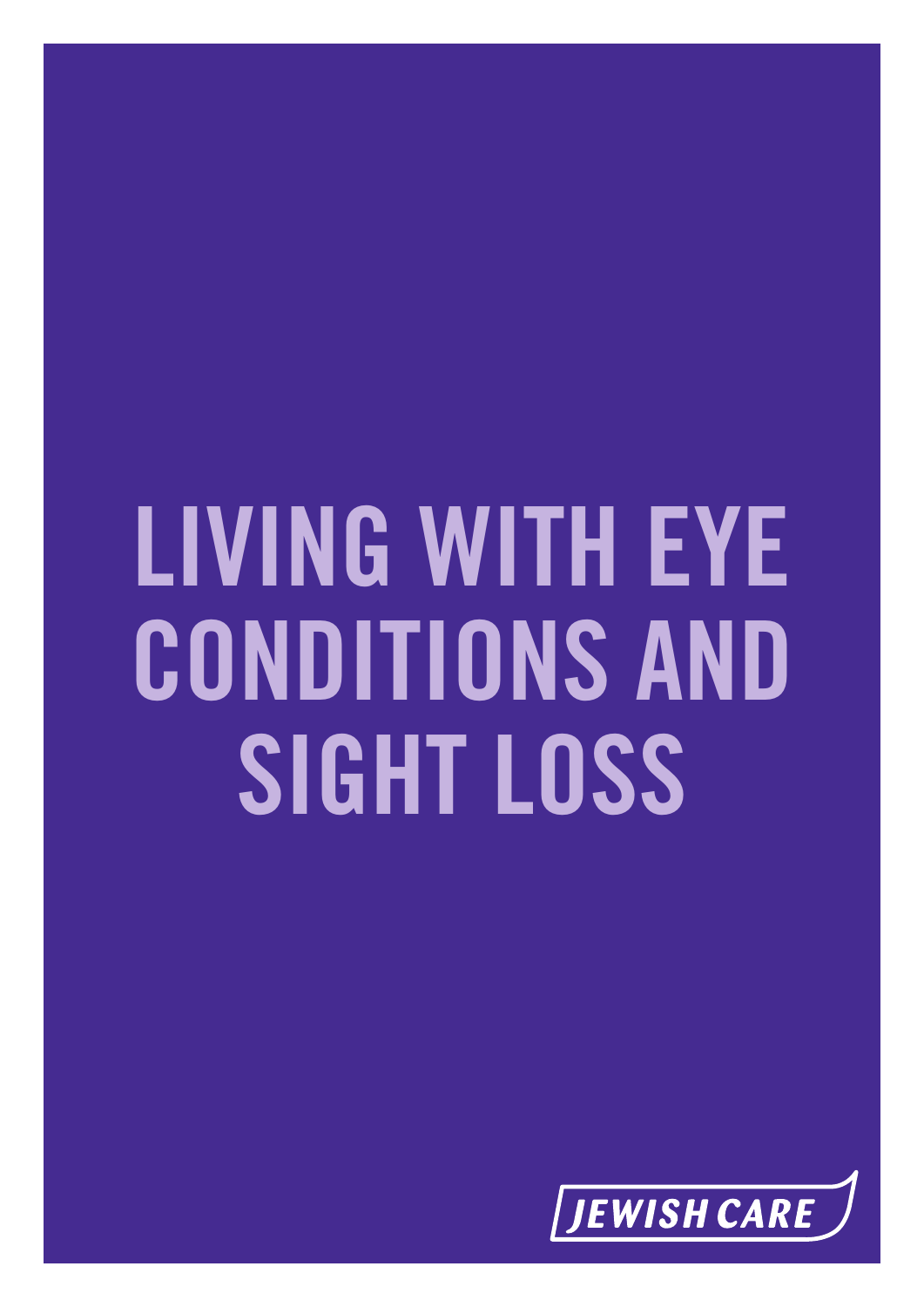# **LIVING WITH EYE CONDITIONS AND SIGHT LOSS**

This leaflet has been created by Jewish Care to provide information and practical advice about living with sight loss.

## **EYE CONDITIONS AND THE CAUSES OF SIGHT LOSS**

Sight loss is the decrease of a person's ability to see to the point that it causes problems, which cannot be corrected to "normal levels".

Sight loss affects people of all ages and ranges from mild impairment to total blindness. Some people lose their sight slowly over long periods of time. Some people may lose their sight quickly and then find it becomes stable. Others will fall somewhere in between.

There are many eye conditions that cause sight loss, with Agerelated Macular Degeneration (AMD) being the main cause of blindness in UK adults. Other key causes of sight loss are Glaucoma, Cataracts and Diabetic Retinopathy.

Usher Syndrome is the one condition found mainly amongst Jewish people and affects both hearing and vision.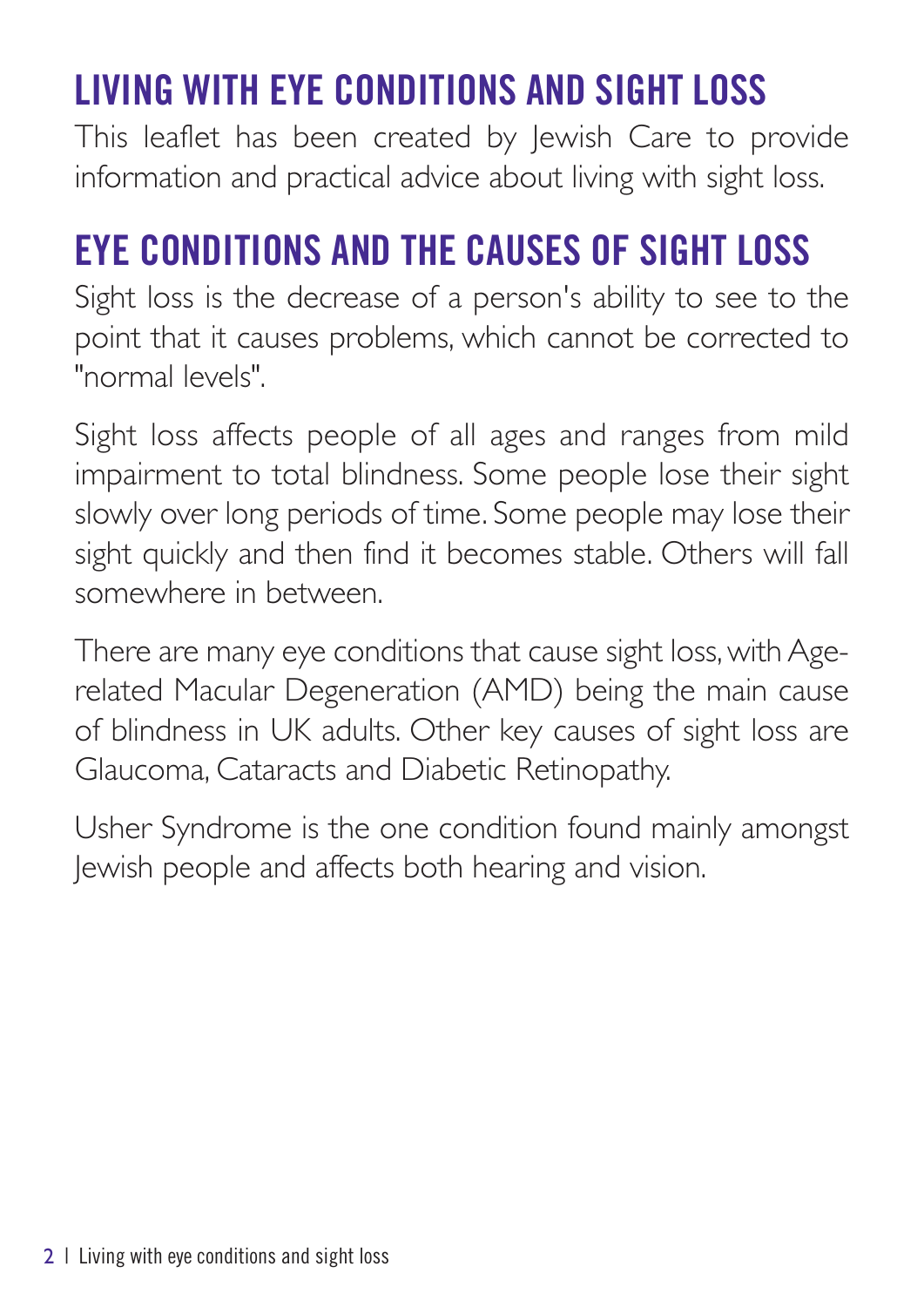# **SIGHT LOSS FACTS AND FIGURES**

- **There are almost two million people in the UK living with** sight loss.
- Around 360,000 people in the UK are registered as blind or partially sighted.
- 1 in 5 people aged 75 and 1 in 2 aged 90 and over in the UK are living with sight loss.
- **There are over 25,000 blind and partially sighted children in** the UK aged 0-16.
- Over one-third of older people with sight loss in the UK are also living with depression.
- <sup>n</sup>With an ageing population, sight loss is on the increase: it is estimated that by 2050 there could be nearly four million people living with sight loss in the UK.
- Over half of all sight loss in the UK is preventable.
- **Everyone should visit their optometrist for an eye** examination at least once every two years.

## **EYE CONDITIONS AND THE CAUSES OF SIGHT LOSS**

Sight loss can have an impact on all aspects of your daily life from travel to cooking to the feelings you have about losing your sight.

With a good outlook and a few changes - some small and some not so small - you can lead a full and active life.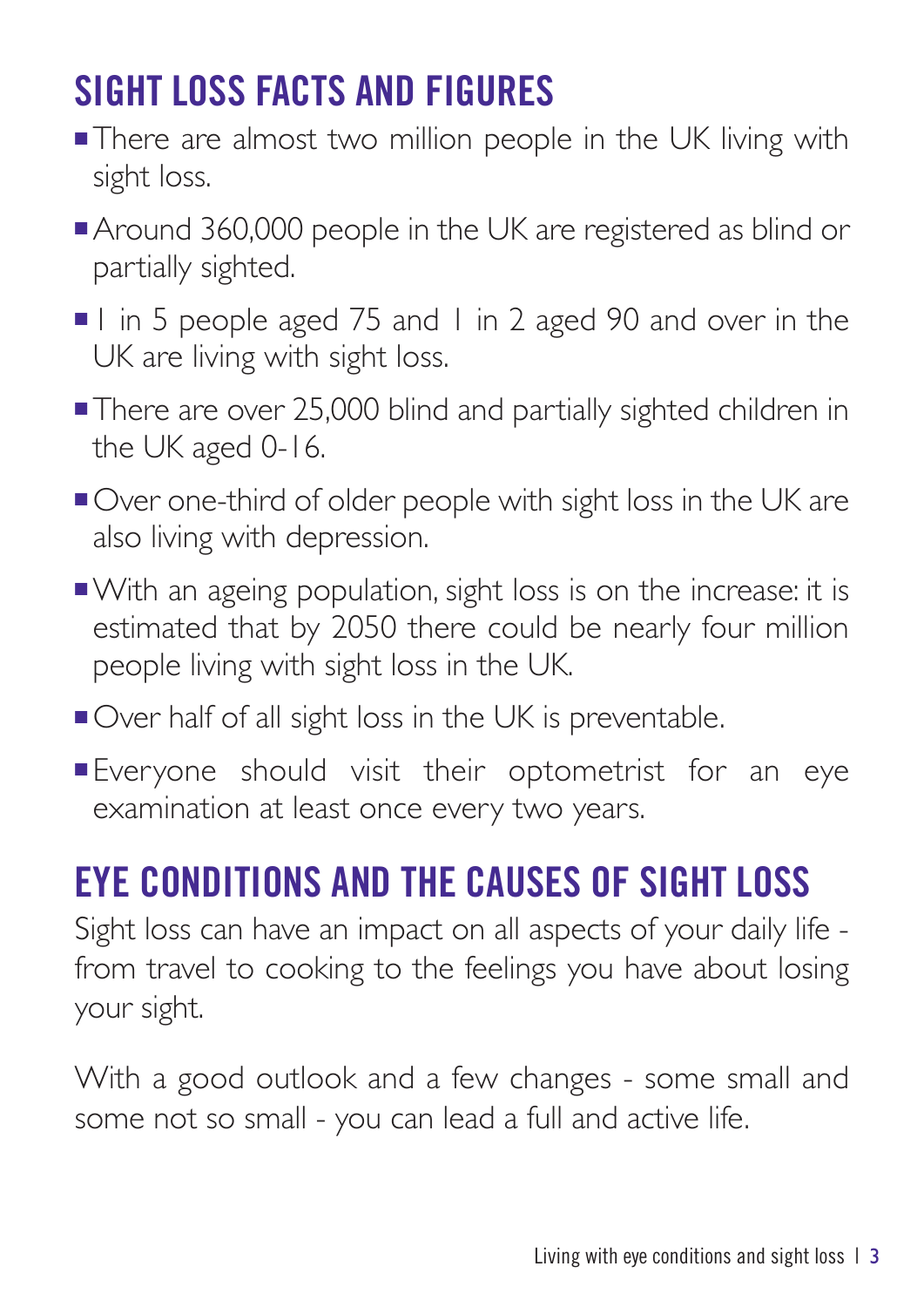# **READING BOOKS, MAGAZINES AND NEWSPAPERS**

If you enjoy reading, there are plenty of options to choose from.

Large print: Large print books are either 16 or 18 point font and giant print books are anything larger. You can borrow large print books from your local library and giant print books from the RNIB.

- $\blacksquare$ Amazon www.amazon.co.uk
- **The Large Print Book Shop** www.largeprintbookshop.co.uk
- <sup>n</sup>W. F. Howes Ltd www.wfhowes.co.uk
- Ulverscroft www.ulverscroft.com
- Large and giant print books of lewish interest are available from JBI International - www.jbilibrary.org

eBooks: An eBook is an Electronic Book, which is just the same as a print book, except that you read it using a device called an eBook Reader (or eReader) or on an eBook App on your computer, smartphone or tablet. All eBook readers allow you to enlarge text, and many allow you to change the shape, colour and contrast of text. Many eBook readers also enable electronic speech or can work with Braille devices.

**Braille:** If Braille is the format you prefer, you can find everything from books, magazines and newspapers to labels on all sorts of products.The RNIB are the largest provider of Braille products in the UK.

If you want Jewish interest Braille books, JBI International have the largest selection.

4 | Living with eye conditions and sight loss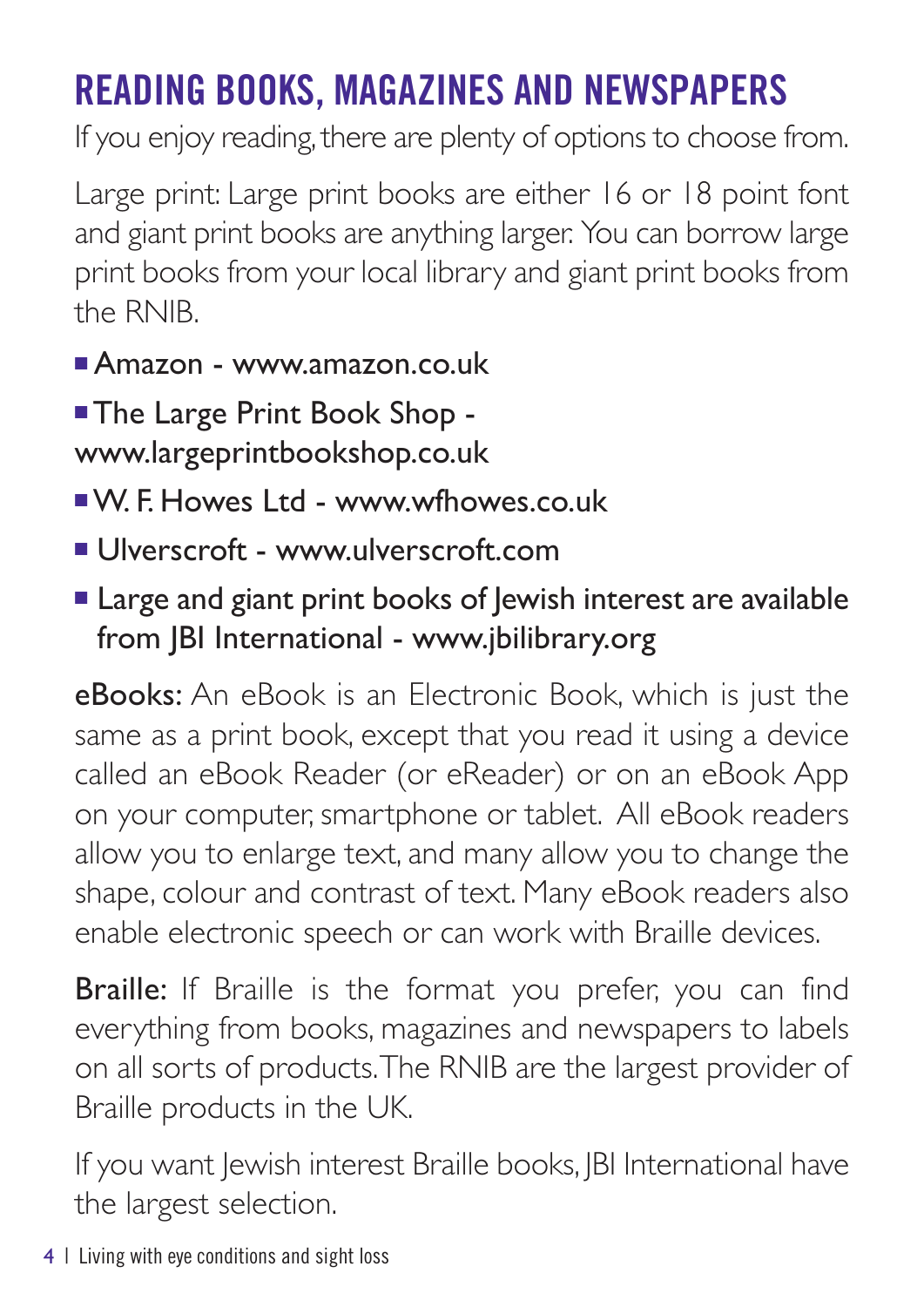Talking news and books: Talking books, also known as audio books, are great for people with sight loss, but are popular with sighted people too.

In the UK, two charities - the RNIB and Calibre - provide talking books for visually impaired people. The RNIB also provide a wide selection of newspapers and magazines in audio format.

Jewish Care's KC Shasha Centre is the only UK provider of Jewish interest audio format books, news and magazines.

For more information about these services see the useful contacts at the end of this documemt.

Audio description: Audio description (AD) is narration that describes what is going on on-screen in a film orTV program, and also at live events.AD is available on manyTV programs broadcast in the UK, and on DVDs to rent or buy.

As well as offering special seating for disabled people, many theatres, museums and galleries, offer AD for visually impaired people.

VocalEyes is a UK Charity providing audio described events throughout the UK. To find an event near you, visit their website: www.vocaleyes.co.uk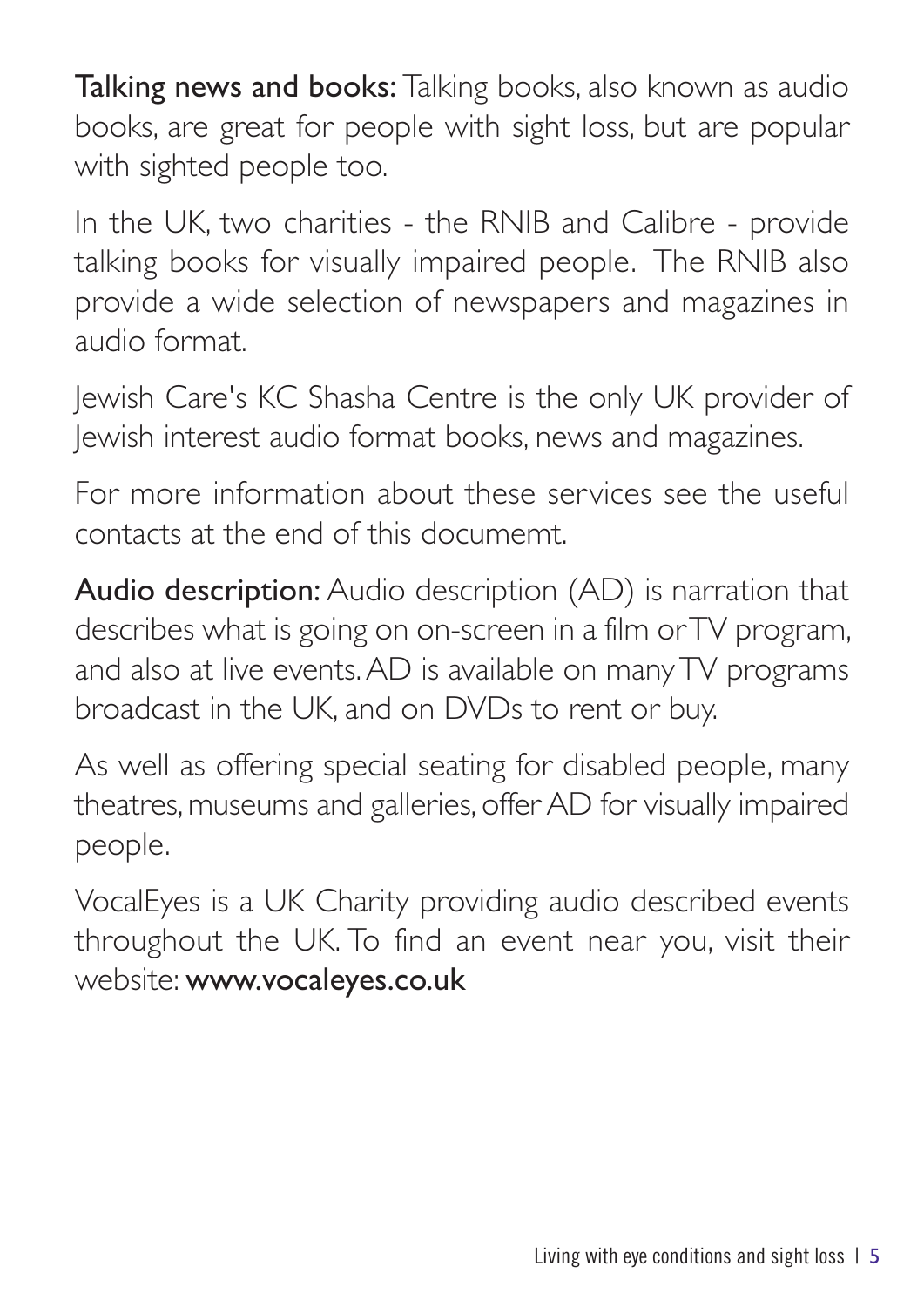# **COOKING**

If you enjoy cooking, whether for yourself or for family and friends, losing your sight shouldn't stop you. It does mean that you'll need to adapt how you cook and you'll also need to make some changes to your kitchen to keep you safe.

Kitchen products you may find helpful are:

- **n** coloured chopping boards
- **n** coloured mixing bowls
- **n** liquid level indicators
- **n** large digit or talking weighing scales
- **n** colour coded or talking measuring cups and spoons
- $\blacksquare$  talking thermometers
- $\blacksquare$  talking labels
- $\blacksquare$  talking timers
- **n** bump dots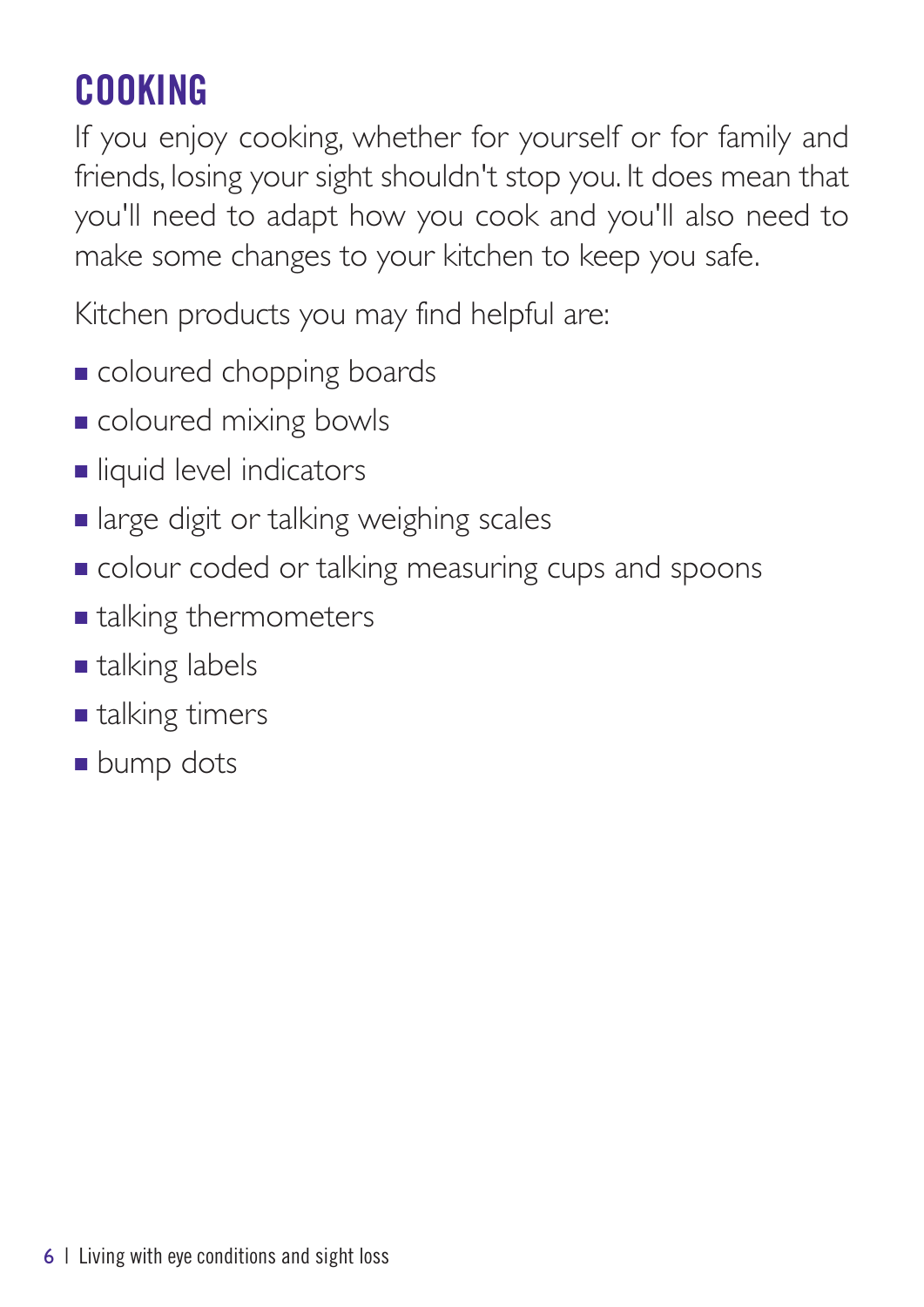# **TECHNOLOGY**

The range of technology available for visually impaired people is great and growing.

Assistive technology: Assistive technology (AT) refers to technologies that are made to support people with specific impairments. For visually impaired people, these fall into three main categories:

- **Screen readers** a piece of software that reads the text on a screen out loud.
- **Magnifiers** either hand held magnifiers that magnify printed material or computer software that magnifies what is on a screen.
- **Screen readers** a piece of software that reads the text on a screen out loud.
- $\blacksquare$  Braille devices these use a keyboard style device to display Braille characters

Mainstream technology: This is technology that is designed for everyone to use. For people with sight loss, there are many mainstream technologies that are very helpful, such as dictation software or voice recognition like Siri.

To find out more, visit the *using technology* section on the RNIB website.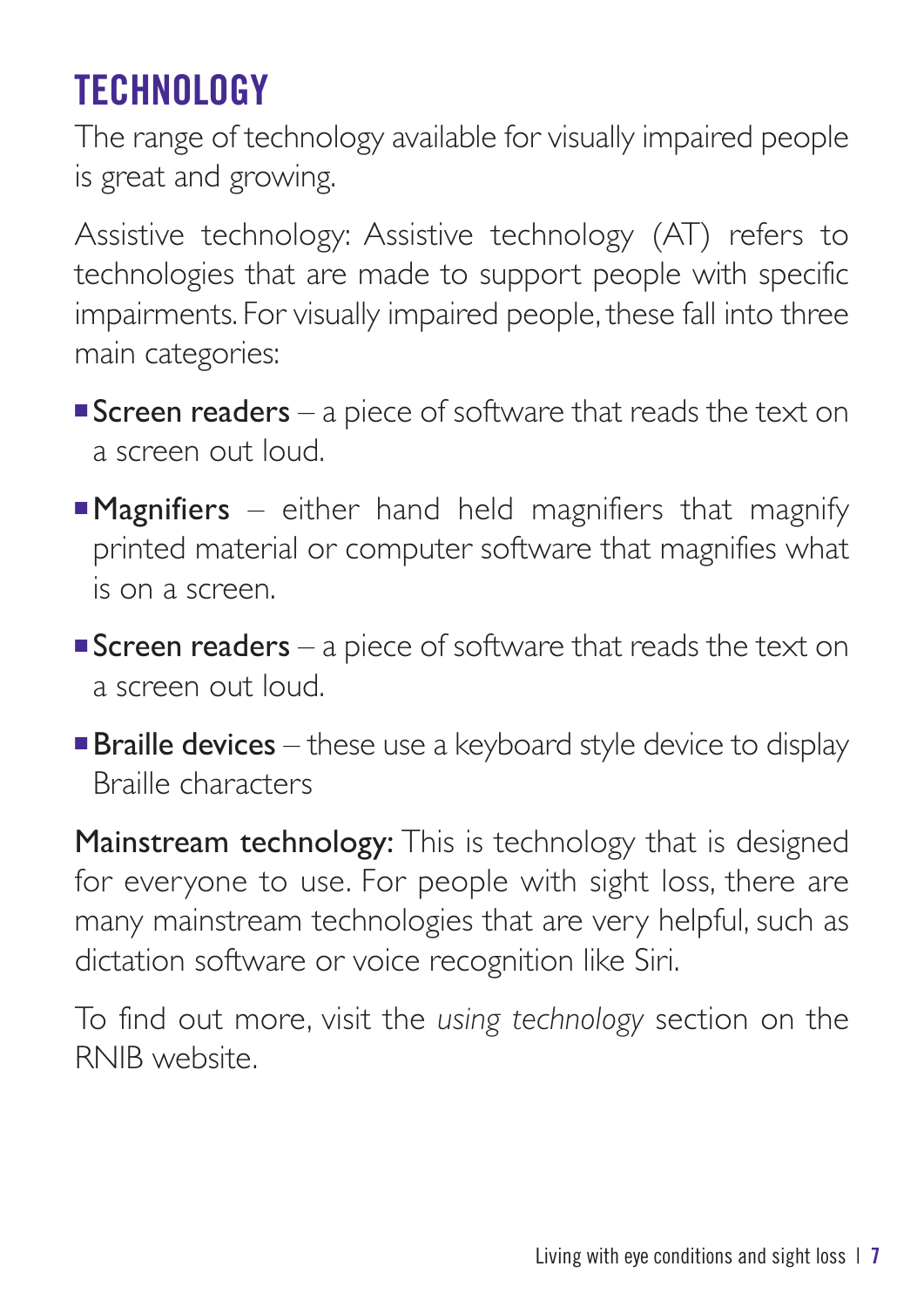## **SPORTS AND LEISURE**

You may be surprised by just how many sporting and leisure activities are available for visually impaired people. From cricket to football to rock climbing, you're sure to find an activity that suits you.

Visit the British Blind Sport website to find out what's on offer.

## **EMOTIONS AND RELATIONSHIPS**

Living with sight loss can have an impact on your emotional life. It can affect the way you feel about yourself and those around you.

The physical limitations that you experience, as well as others' attitudes towards your impairment, can sometimes be very frustrating.You may also experience feelings of social isolation and loneliness, so having a good social and support network is vital.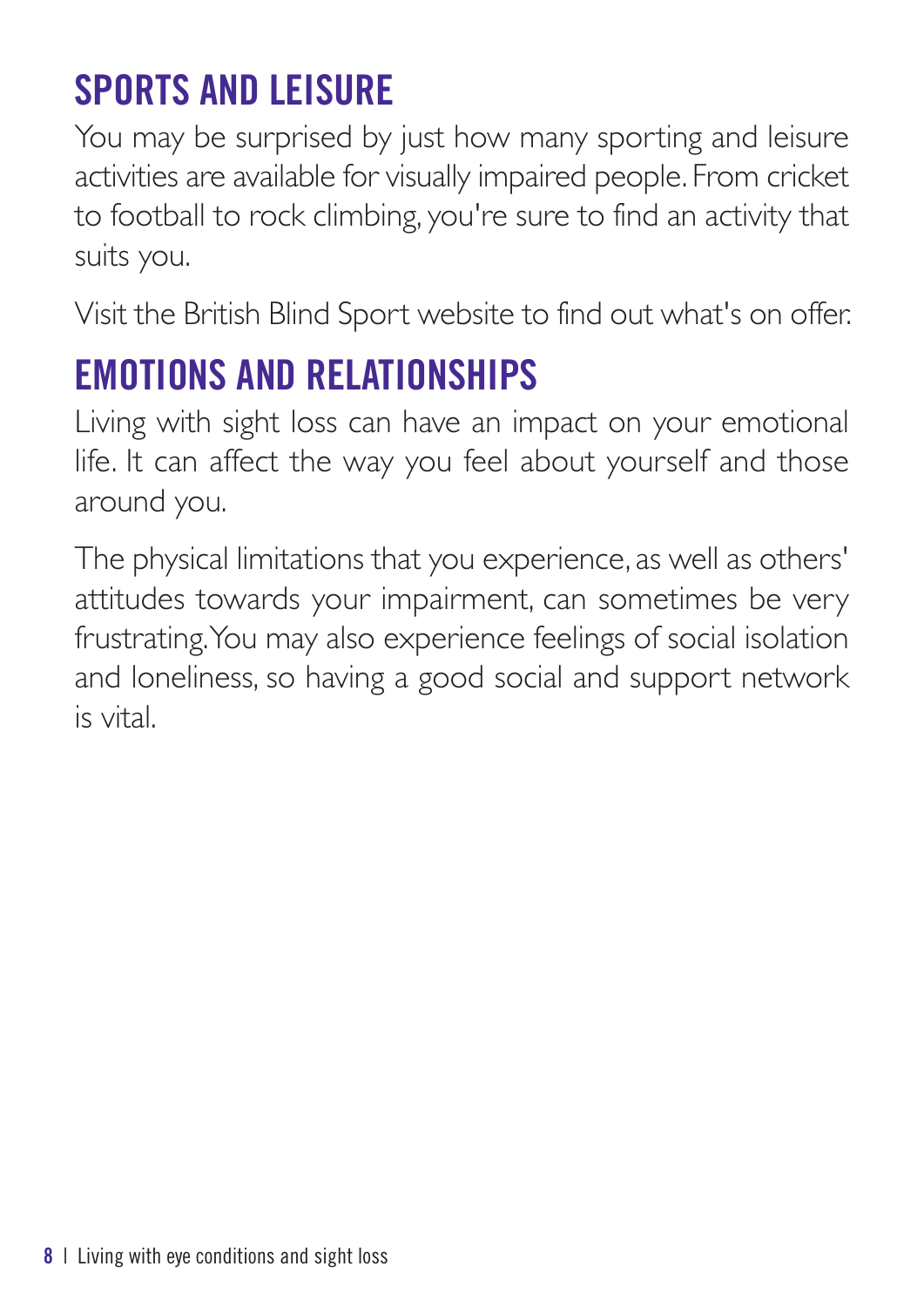## **USEFUL CONTACTS**

## **KC SHASHA (JEWISH CARE'S TALKING BOOKS SERVICE)**

Subscription service providing audiobooks on loan and a weekly version of the lewish Chronicle and other audio magazines.

#### Telephone: 020 8922 2333

Email: kcshasha@jcare.org

Website: www.jewishcare.org/talkingbooks

## **JEWISH CARE'S HELPLINE**

A free confidential helpline that can provide advice and information about support on offer either from Jewish Care or other local service providers.

Telephone: 020 8922 2222 Email: helpline@jcare.org

Website: www.jewishcare.org

## **ROYAL NATIONAL INSTITUTE OF BLIND PEOPLE (RNIB)**

Range of services to support people with sight loss, including emotional, practical and information.

Telephone: 0303 123 9999 Email: helpline@rnib.org.uk

Website: www.rnib.org.uk

## **ACTION FOR BLIND PEOPLE**

Practical and emotional advice and support, including local support groups, resource centres and accessible hotels. Website: www.actionforblindpeople.org.uk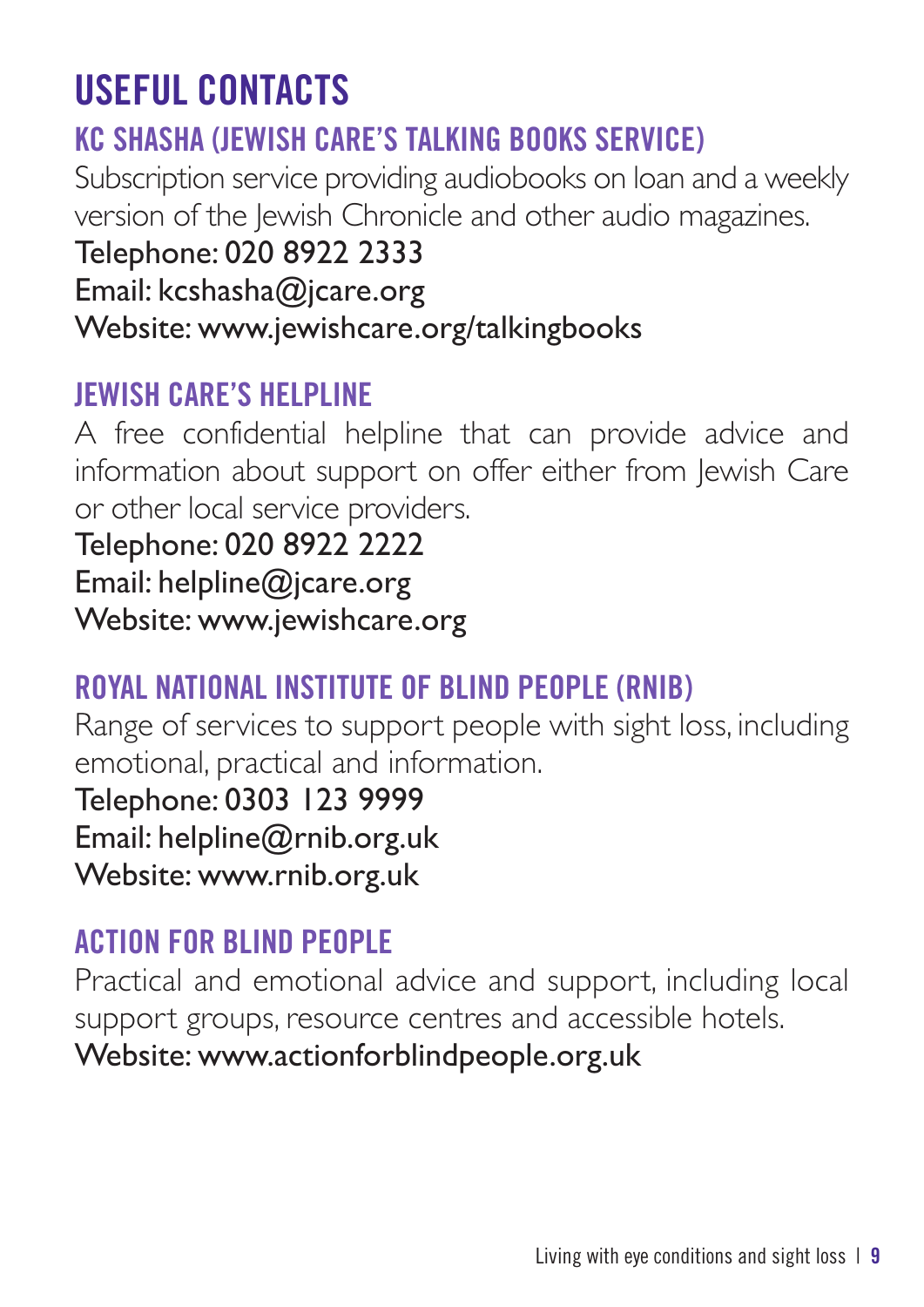#### **MIDDLESEX ASSOCIATION FOR THE BLIND**

A range of local services in Barnet, Brent, Ealing, Enfield, Haringey, Harrow, Hillingdon, Hounslow and Richmond including home visit, counselling, assessment, employment, information and advice about equipment.

Telephone: 020 8423 5141

Email: info@aftb.org.uk

#### **EYEHELP.CO.UK**

Website to help people take care of their eyes. Website: www.eyehelp.co.uk

#### **THE GUIDE DOGS FOR THE BLIND ASSOCIATION**

Provides guide dogs, mobility and other rehabilitation services for blind and partially sighted people throughout the UK. Telephone: 0118 983 5555 Email: guidedogs@guidedogs.org.uk Website: www.guidedogs.org.uk

## **THOMAS POCKLINGTON TRUST**

Support services, research, publications and lobbying. Telephone: 020 8995 0880 Email: info@pocklington-trust.org.uk Website: www.pocklington-trust.org.uk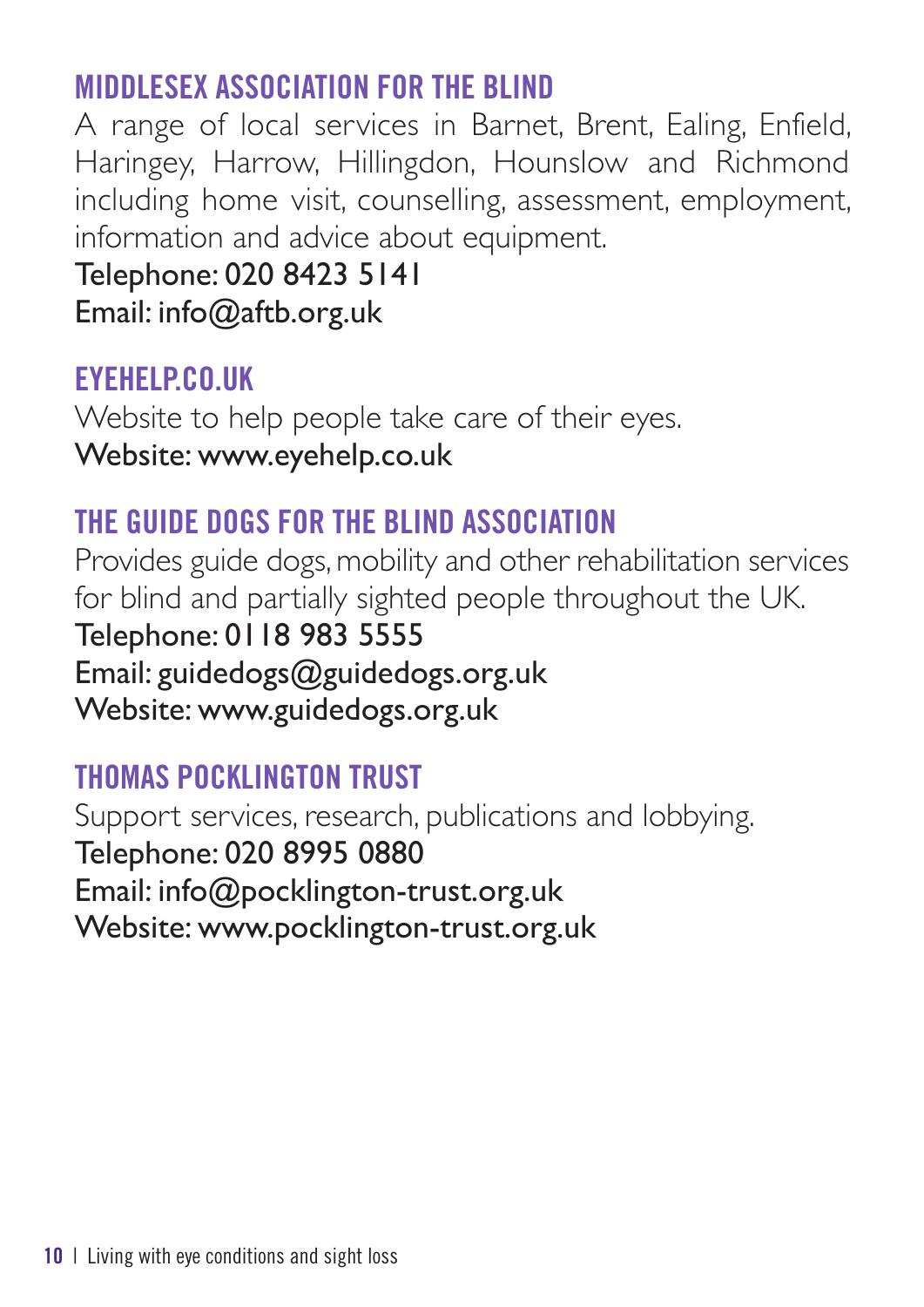## **DEAFBLIND UK**

Deafblind UK support people who have both sight and hearing loss.

Telephone/Textphone: 01733 358 100 Email: info@deafblind.org.uk Website: www.deafblind.org.uk

#### **SENSE**

Sense offer support to people who are deafblind or have associated disabilities including an information and advice service.

Telephone: 0300 330 9256 or 020 7520 0972 Textphone: 0300 330 9256 or 020 7520 0972 Email: info@sense.org.uk

Website: Online through a sign language interpreter from their website: www.sense.org.uk

#### **THE MACULAR SOCIETY**

The Macular Society provide support for anyone who has any form of macular disease.

Telephone: 0300 3030 111

Email: help@macularsociety.org

Website: www.macularsociety.org

## **INTERNATIONAL GLAUCOMA ASSOCIATION (IGA)**

The IGA support people with Glaucoma. It also educates around early intervention and prevention of the condition. Telephone: 01233 64 81 70 Website: www.glaucoma-association.com